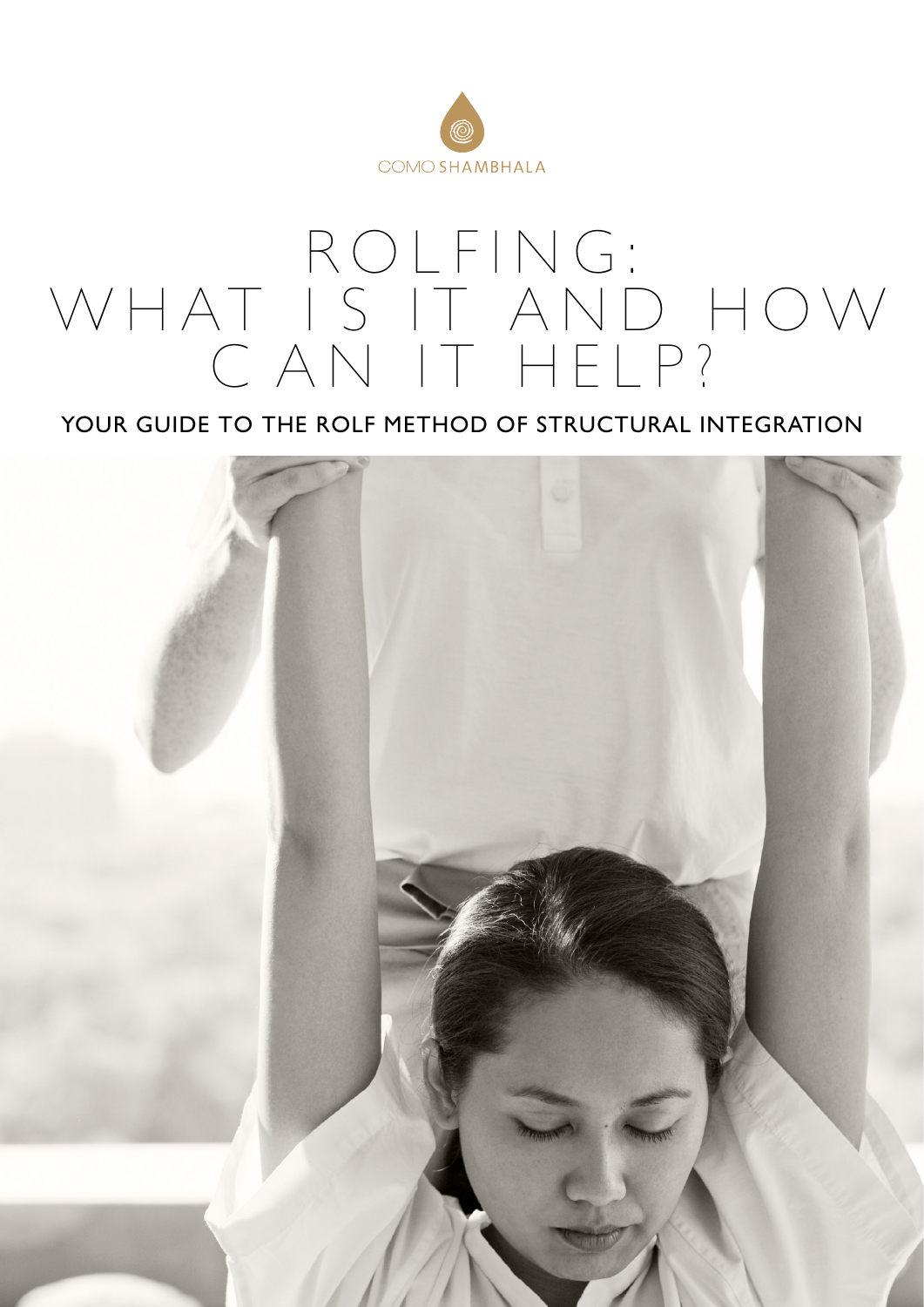*The following article has been contributed by COMO Shambhala Urban Escape London's Structural Integration Expert*

Every engineer knows that the foundations of a house are essential to a strong structure. If you try to build without good foundations, the building won't be stable. Over time, gravity will find the areas of weakness – putting strain throughout the system until parts of the house start tipping and creaking. Eventually, the walls will begin to crumble down.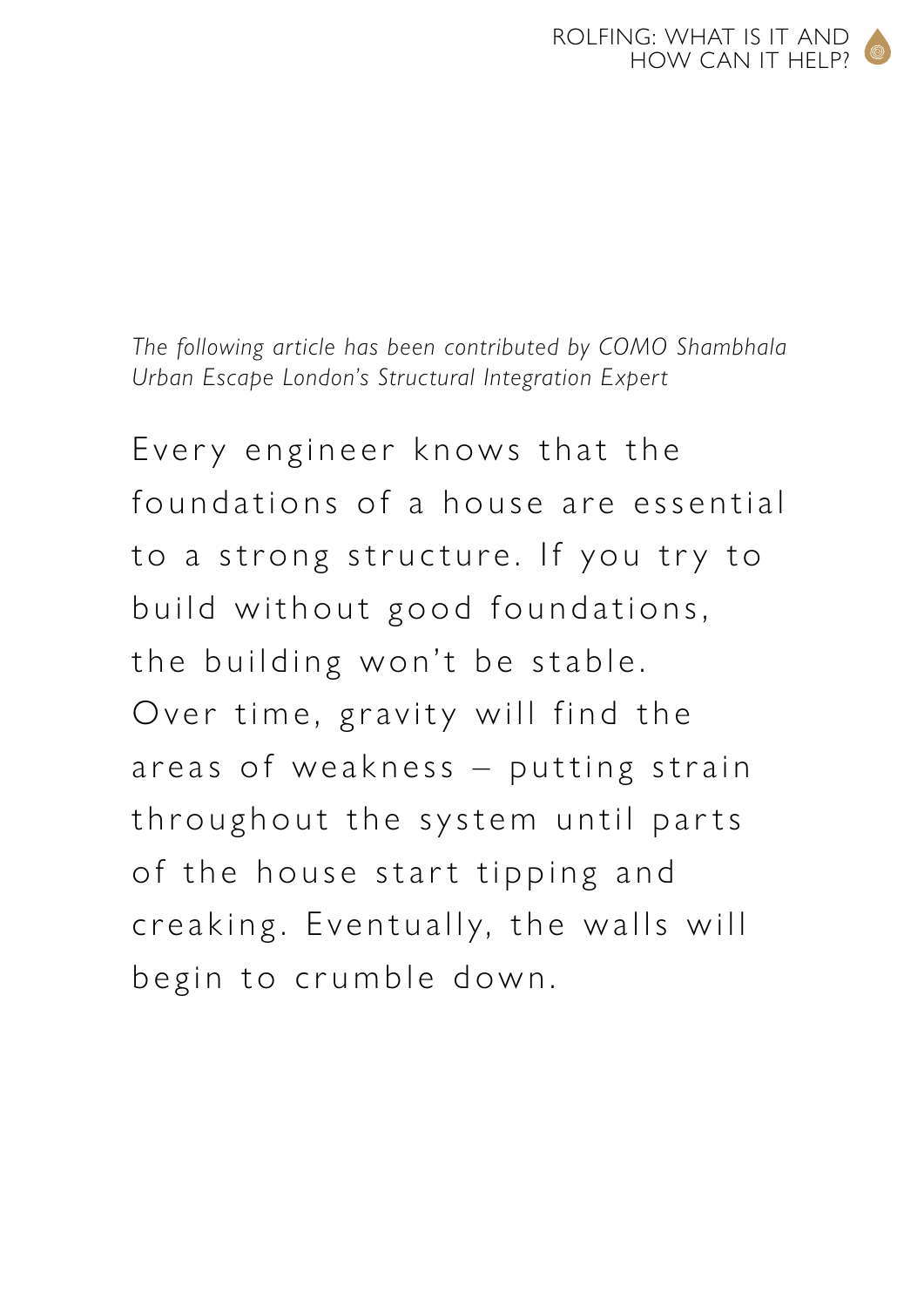This is the same idea behind The Rolf Method of Structural Integration. Without good internal foundations in the body, you are exposing yourself to problems down the line, from limited movement and flexibility, to poor balance, muscle aches and pains. Across 10 sessions – developed by Dr Ida Pauline Rolf more than 50 years ago – the Rolf Method seeks to release, realign and rebalance the whole body, forming a strong internal structure to help you thrive.

The 10 Rolf sessions aim to work the body's fascia  $$ a matrix of connective tissue that surrounds everything within the body: bones, muscles, ligaments, organs, nerves and blood vessels. Fascia 'holds' these elements in place, giving the body structure, which in turn allows the body to function. Without it, you'd effectively be a bag of bones.

By manipulating the fascia through physical touch, these 10 sessions help build a solid, horizontal base in your body that is essential to good movement. After all, if your feet, ankles, pelvis or shoulders are twisted or tilted (whether side to side or forward/backwards), then the rest of your body can never be properly aligned, resulting in poor posture and a lack of stability.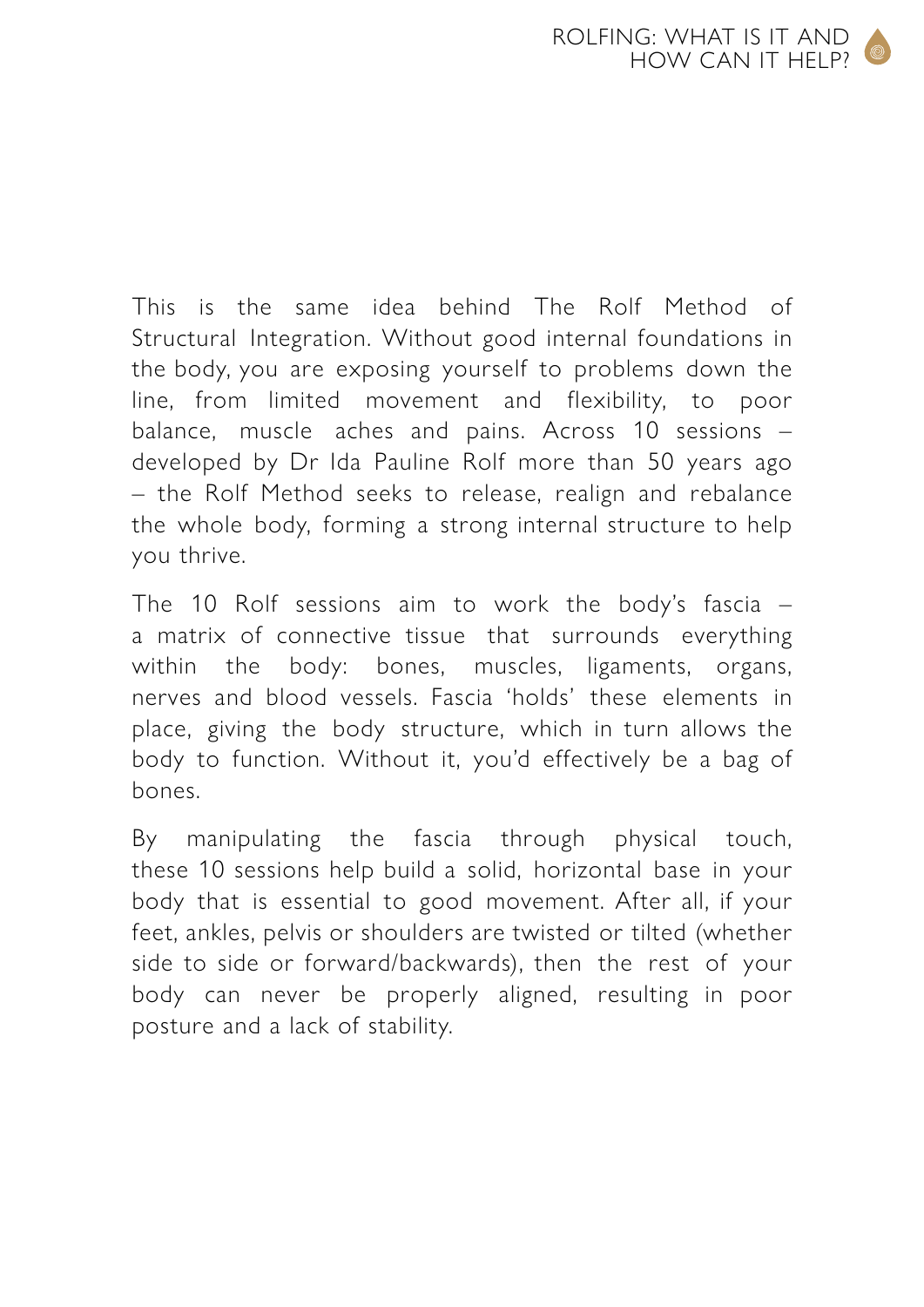By aligning the body in this way, the sessions help to relive tension or pain – often held in the lower back, shoulders or neck – while also improving balance and posture. This, in turn, gives the illusion of being taller and slimmer, as your body is able to finally stand upright in a straight line. People often feel lighter and looser, with a greater range of movement, increased flexibility, higher energy levels and better sports performance. Some people even gain height.

While the practice of Structural Integration needs to be conducted with a specialist, there are ways that you can begin to help yourself. When you're sitting at a desk, for instance, try and position yourself so you're sat on your  $\overline{a}$ sitting bone', while keeping both feet planted on the ground rather than crossing your legs. Spread the weight of your bag across both shoulders, not just the same one all the time. And make sure you get up, walk around and stretch regularly whenever you're sitting for prolonged periods of time.

These may seem like simple, obvious things, but it's remarkable how quickly we forget. Just think of the analogy of the house. It's better to start small and simple – otherwise, before you know it, you might find your walls are starting to crumble down.